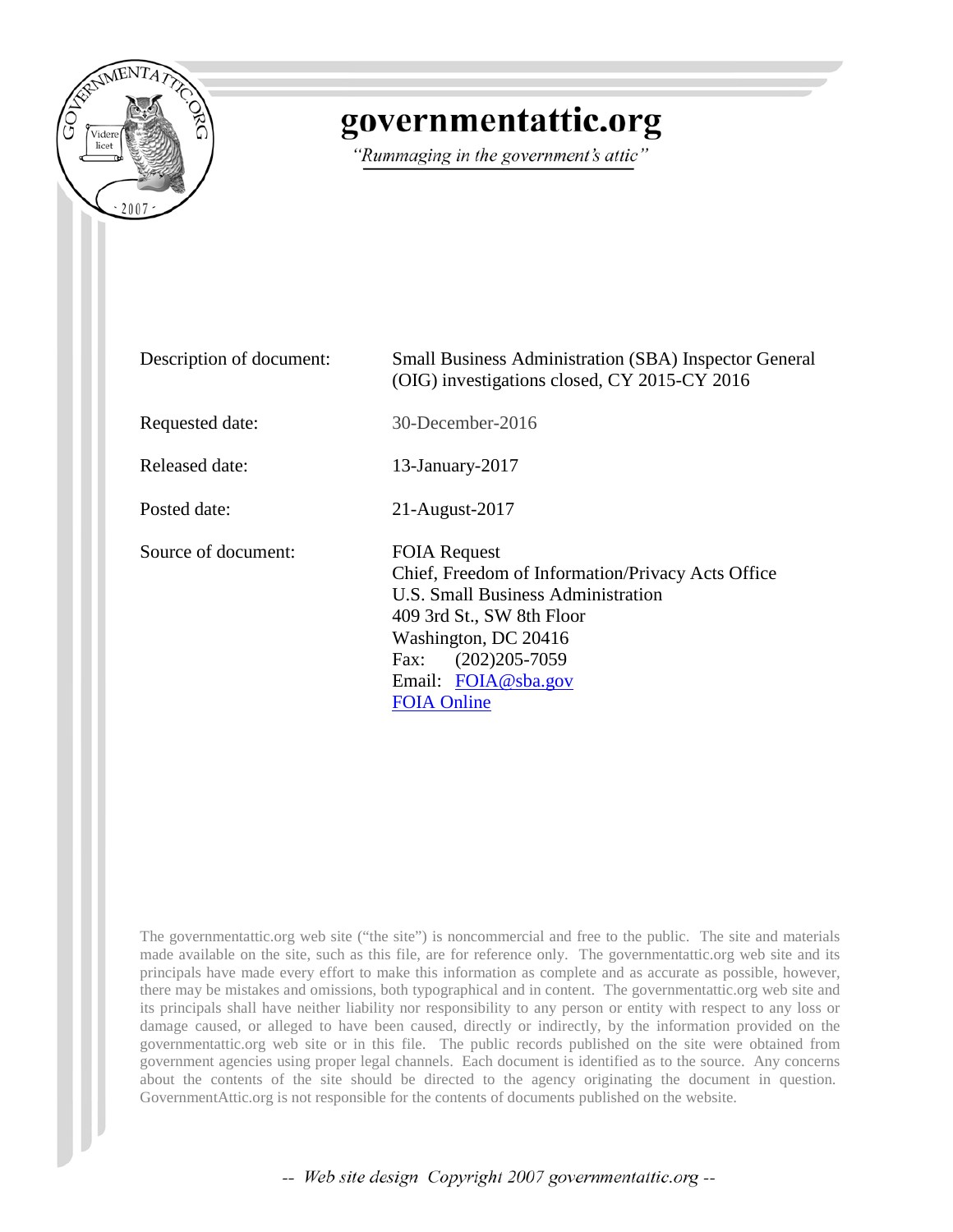

#### **U.S. SMALL BUSINESS ADMINISTRATION OFFICE OF INSPECTOR GENERAL** WASHINGTON, D.C. 20416

**JAN 1 3 2017** 

*Via Email* 

Re: Freedom of Information Act Request SBA OIG Case No. FR-12/17-20; Case No. SBA-2017-000417

Enclosed please find the U.S. Small Business Administration Office of Inspector General's (SBA OIG) response to your Freedom of Information Act (FOIA) request. In that request, you asked for a "copy or printout of the list of SBA OIG investigations closed during calendar year 2015 and calendar year 2016." Your request was received by the SBA OIG on December 30, 2016.

In our search, we located five pages of records responsive to your request. We are releasing these records in full and have enclosed a copy for your convenience.

For your information, Congress excluded three discrete categories of law enforcement and national security records from the requirements of the FOIA. *See* 5 U.S.C. 552(c) (2006 & Supp. IV 2010). This response is limited to those records that are subject to the requirements of the FOIA. This is a standard notification that is given to all our requesters and should not be taken as an indication that excluded records do, or do not, exist.

Sincerely,

Travis J. Farris Counsel to the Inspector General

cc: Freedom of Information/Privacy Act Office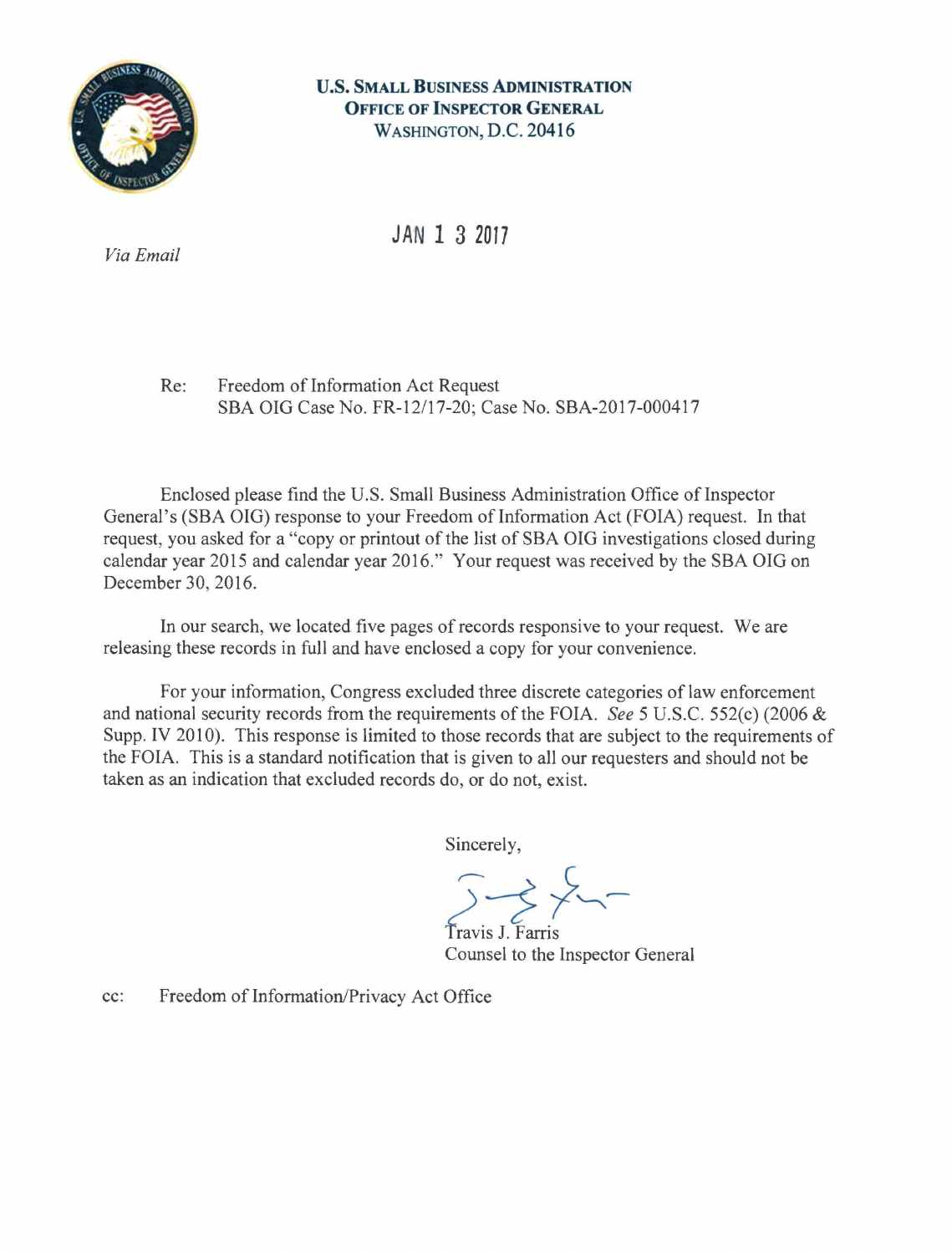## **U.S. Small Business Administration Office of Inspector General Closed Case Investigations 01/01/2015 TO 12/31/2015**

| <b>CASE NUMBER</b> | <b>ALLEGATION</b>                     | <b>DATE OPENED</b> | <b>DATE CLOSED</b> |
|--------------------|---------------------------------------|--------------------|--------------------|
| E-DL-15-0212-I     | <b>Disaster Loan Fraud</b>            | 06/03/2015         | 12/01/2015         |
| E-DL-15-0055-I     | <b>Disaster Loan Fraud</b>            | 03/17/2015         | 07/07/2015         |
| E-DL-14-0340-I     | <b>Disaster Loan Fraud</b>            | 09/19/2014         | 08/12/2015         |
| E-CC-13-0311-I     | <b>Government Contracting Fraud</b>   | 09/09/2014         | 09/29/2015         |
| E-CC-09-0477-I     | <b>Government Contracting Fraud</b>   | 07/28/2011         | 08/18/2015         |
| E-CC-12-0197-I     | <b>Government Contracting Fraud</b>   | 07/02/2012         | 01/21/2015         |
| E-CC-11-0275-I     | <b>Government Contracting Fraud</b>   | 04/17/2012         | 06/04/2015         |
| E-OT-12-0108-I     | <b>Mircoloan Program Fraud</b>        | 08/23/2012         | 01/27/2015         |
| W-DL-14-0109-I     | <b>Disaster Loan Fraud</b>            | 04/23/2014         | 05/11/2015         |
| W-BL-14-0036-I     | <b>Business Loan Fraud</b>            | 02/10/2014         | 06/08/2015         |
| W-BL-10-0247-I     | <b>Business Loan Fraud</b>            | 06/22/2010         | 05/27/2015         |
| W-BL-10-0467-I     | <b>Business Loan Fraud</b>            | 10/18/2010         | 04/13/2015         |
| W-BL-11-0302-I     | <b>Business Loan Fraud</b>            | 10/27/2011         | 07/01/2015         |
| W-BL-10-0264-I     | <b>Business Loan Fraud</b>            | 06/22/2010         | 08/10/2015         |
| W-BL-10-0254-I     | <b>Business Loan Fraud</b>            | 06/07/2010         | 04/28/2015         |
| W-BL-13-0040-I     | <b>Business Loan Fraud</b>            | 03/27/2013         | 03/19/2015         |
| W-CC-10-0455-I     | <b>Government Contracting Fraud</b>   | 12/21/2010         | 04/01/2015         |
| E-IA-14-0292-I     | <b>Internal Affairs Investigation</b> | 03/31/2015         | 11/06/2015         |
| E-CC-14-0041-I     | <b>Government Contracting Fraud</b>   | 02/04/2014         | 08/21/2015         |
| E-CC-12-0169-I     | <b>Government Contracting Fraud</b>   | 10/15/2012         | 07/10/2015         |
| E-IA-15-0224-I     | <b>Internal Affairs Investigation</b> | 06/30/2015         | 08/21/2015         |
| E-DL-15-0095-I     | <b>Disaster Loan Fraud</b>            | 03/26/2015         | 12/22/2015         |
| E-BL-12-0130-I     | <b>Business Loan Fraud</b>            | 07/09/2012         | 12/03/2015         |
| E-BL-10-0263-I     | <b>Business Loan Fraud</b>            | 09/28/2010         | 09/08/2015         |
| E-BL-09-0346-I     | <b>Business Loan Fraud</b>            | 06/05/2009         | 04/03/2015         |
| E-CC-15-0025-I     | <b>Government Contracting Fraud</b>   | 05/05/2015         | 08/31/2015         |
| E-CC-11-0191-I     | <b>Government Contracting Fraud</b>   | 12/04/2012         | 04/14/2015         |
| E-CC-10-0438-I     | <b>Government Contracting Fraud</b>   | 01/05/2011         | 06/18/2015         |
| E-CC-11-0225-I     | <b>Government Contracting Fraud</b>   | 12/06/2011         | 03/24/2015         |
| E-CC-10-0168-I     | <b>Government Contracting Fraud</b>   | 06/09/2014         | 02/13/2015         |
| E-DL-14-0339-I     | <b>Disaster Loan Fraud</b>            | 09/19/2014         | 12/08/2015         |
| E-BL-07-0354-I     | <b>Business Loan Fraud</b>            | 10/16/2007         | 04/28/2015         |
| E-BL-07-0312-I     | <b>Business Loan Fraud</b>            | 09/27/2007         | 05/08/2015         |
| W-CC-10-0186-I     | <b>Government Contracting Fraud</b>   | 02/23/2011         | 12/16/2015         |
| W-CC-12-0253-I     | <b>Government Contracting Fraud</b>   | 11/07/2012         | 11/24/2015         |
| E-BL-10-0244-I     | <b>Business Loan Fraud</b>            | 06/01/2010         | 04/30/2015         |
| C-BL-12-0246-I     | <b>Business Loan Fraud</b>            | 10/01/2012         | 06/23/2015         |
| S-CC-10-0357-I     | <b>Government Contracting Fraud</b>   | 08/24/2010         | 03/12/2015         |
| S-BL-12-0054-I     | <b>Business Loan Fraud</b>            | 04/03/2012         | 03/02/2015         |
| S-BL-11-0228-I     | <b>Business Loan Fraud</b>            | 08/15/2011         | 05/07/2015         |
| S-BL-09-0521-I     | <b>Business Loan Fraud</b>            | 01/06/2010         | 03/23/2015         |
| W-CC-12-0241-I     | <b>Government Contracting Fraud</b>   | 10/24/2012         | 05/28/2015         |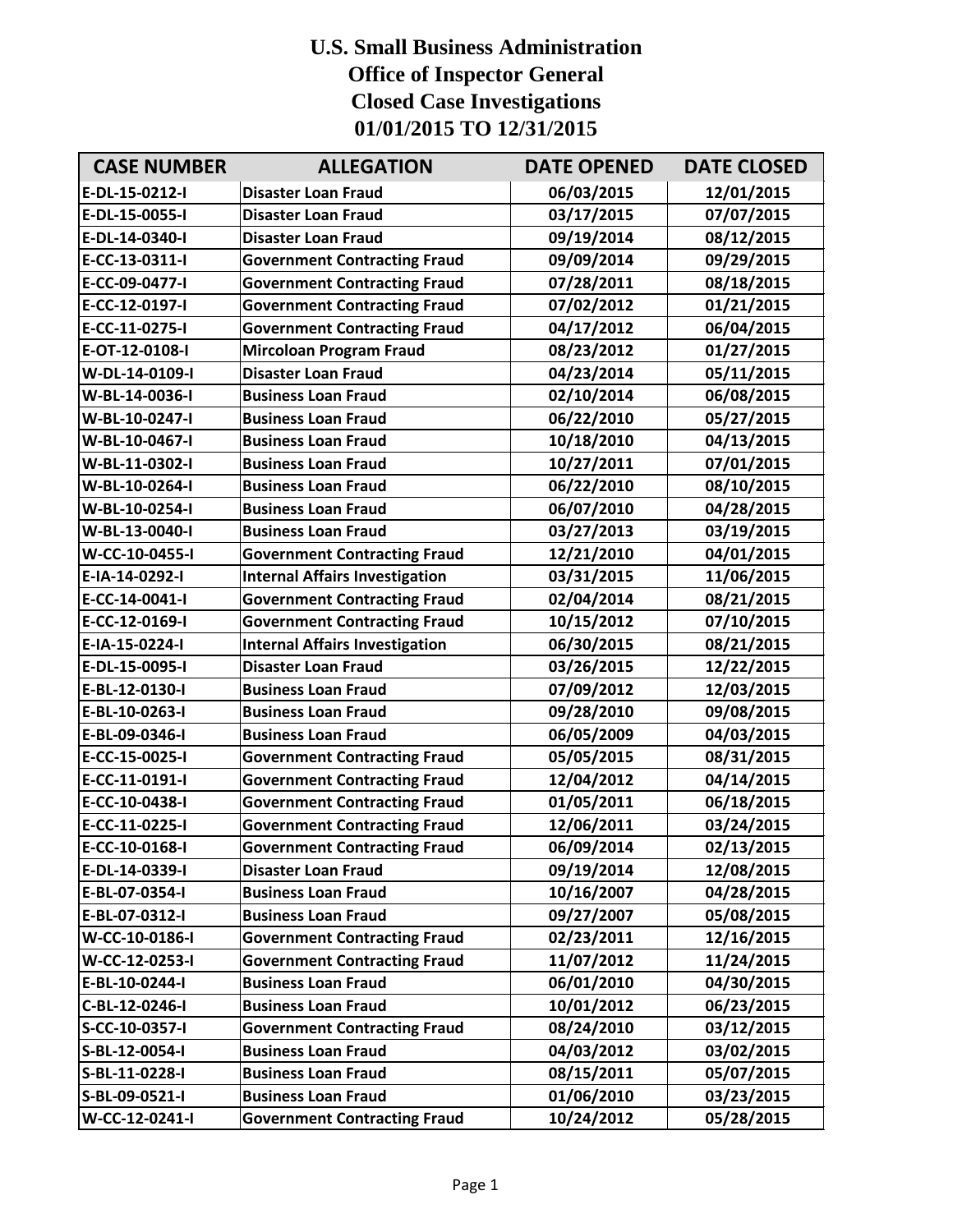| <b>CASE NUMBER</b> | <b>ALLEGATION</b>                     | <b>DATE OPENED</b> | <b>DATE CLOSED</b> |
|--------------------|---------------------------------------|--------------------|--------------------|
| W-BL-08-0044-I     | <b>Business Loan Fraud</b>            | 02/04/2008         | 02/02/2015         |
| W-BL-07-0125-I     | <b>Business Loan Fraud</b>            | 08/16/2007         | 02/02/2015         |
| C-DL-14-0114-I     | <b>Disaster Loan Fraud</b>            | 04/02/2014         | 01/30/2015         |
| C-CC-11-0056-I     | <b>Government Contracting Fraud</b>   | 01/12/2011         | 07/15/2015         |
| E-CC-13-0071-I     | <b>Government Contracting Fraud</b>   | 09/06/2013         | 09/08/2015         |
| S-DL-11-0004-I     | <b>Disaster Loan Fraud</b>            | 01/03/2011         | 04/01/2015         |
| W-BL-12-0083-I     | <b>Business Loan Fraud</b>            | 03/07/2012         | 07/17/2015         |
| C-CC-13-0166-I     | <b>Government Contracting Fraud</b>   | 06/26/2013         | 11/16/2015         |
| E-CC-14-0310-I     | <b>Government Contracting Fraud</b>   | 04/07/2015         | 07/07/2015         |
| E-CC-13-0037-I     | <b>Government Contracting Fraud</b>   | 10/23/2013         | 03/13/2015         |
| E-CC-12-0137-I     | <b>Government Contracting Fraud</b>   | 03/11/2015         | 03/13/2015         |
| S-BL-11-0234-I     | <b>Business Loan Fraud</b>            | 08/15/2011         | 10/28/2015         |
| W-BL-14-0097-I     | <b>Business Loan Fraud</b>            | 02/03/2014         | 11/17/2015         |
| W-IA-14-0275-I     | <b>Internal Affairs Investigation</b> | 08/20/2014         | 10/07/2015         |
| W-BL-09-0370-I     | <b>Business Loan Fraud</b>            | 07/20/2009         | 10/26/2015         |
| W-BL-11-0169-I     | <b>Business Loan Fraud</b>            | 08/08/2011         | 06/29/2015         |
| W-BL-10-0408-I     | <b>Business Loan Fraud</b>            | 09/30/2010         | 07/07/2015         |
| W-BL-09-0071-I     | <b>Business Loan Fraud</b>            | 07/28/2009         | 08/03/2015         |
| W-BL-11-0031-I     | <b>Business Loan Fraud</b>            | 12/27/2010         | 06/29/2015         |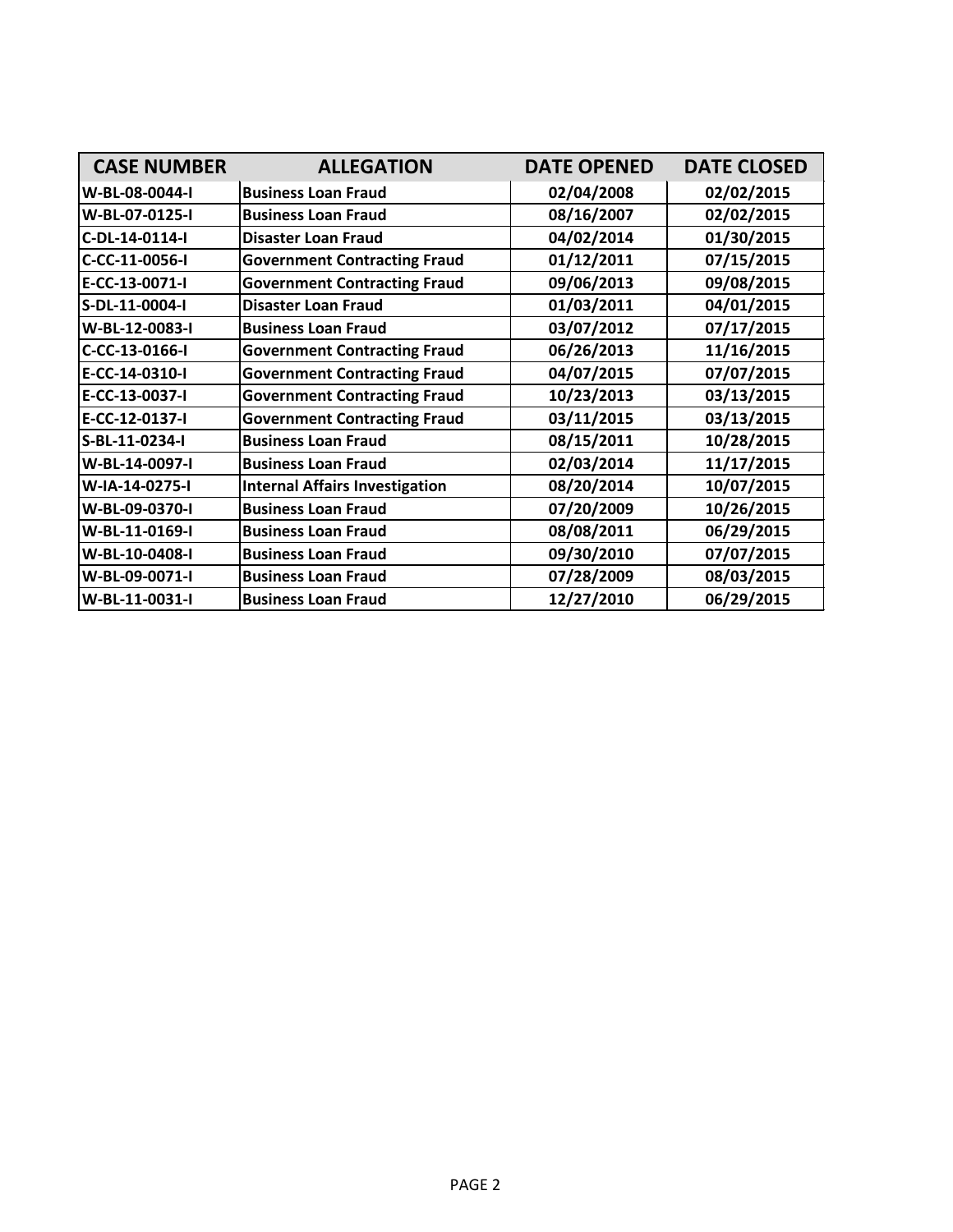### **U.S. Small Business Administration Office of Inspector General Closed Case Investigations - 01/01/2016 to 12/31/2016**

| <b>CASE NUMBER</b> | <b>ALLEGATION</b>                                 | <b>DATE OPENED</b> | <b>DATE CLOSED</b> |
|--------------------|---------------------------------------------------|--------------------|--------------------|
| C-DL-14-0120-P     | Disaster Loan Fraud                               | 02/07/2014         | 04/27/2016         |
| E-DL-16-0082-P     | Disaster Loan Fraud                               | 01/26/2016         | 05/20/2016         |
| E-BL-16-0135-P     | <b>Business Loan Fraud</b>                        | 03/17/2016         | 04/12/2016         |
| E-IA-15-0247-P     | <b>Internal Affairs Investigation</b>             | 08/05/2015         | 02/10/2016         |
| E-OT-16-0291-P     | Other                                             | 08/05/2016         | 10/17/2016         |
| E-CC-15-0020-P     | <b>Government Contracting Fraud</b>               | 10/31/2014         | 01/15/2016         |
| E-IC-14-0361-P     | <b>Small Business Investment Company</b><br>Fraud | 09/26/2014         | 09/22/2016         |
| E-CC-15-0139-P     | <b>Government Contracting Fraud</b>               | 05/05/2015         | 06/29/2016         |
| E-CC-15-0008-P     | <b>Government Contracting Fraud</b>               | 10/07/2014         | 07/20/2016         |
| C-DL-16-0029-P     | Disaster Loan Fraud                               | 11/10/2015         | 04/29/2016         |
| C-BL-13-0299-P     | <b>Business Loan Fraud</b>                        | 08/26/2013         | 05/11/2016         |
| C-BL-16-0006-P     | <b>Business Loan Fraud</b>                        | 10/14/2015         | 04/14/2016         |
| C-BL-15-0289-P     | <b>Business Loan Fraud</b>                        | 09/25/2015         | 01/22/2016         |
| E-CC-15-0217-P     | <b>Government Contracting Fraud</b>               | 06/09/2015         | 10/03/2016         |
| E-BL-15-0097-P     | <b>Business Loan Fraud</b>                        | 03/26/2015         | 02/04/2016         |
| E-IA-16-0126-P     | Internal Affairs Investigation                    | 03/14/2016         | 04/20/2016         |
| E-IA-14-0024-P     | <b>Internal Affairs Investigation</b>             | 10/28/2013         | 02/09/2016         |
| E-CC-12-0227-P     | <b>Government Contracting Fraud</b>               | 06/27/2012         | 01/20/2016         |
| $C$ -IA-16-0265-P  | <b>Internal Affairs Investigation</b>             | 07/12/2016         | 09/22/2016         |
| E-DL-17-0025-P     | Disaster Loan Fraud                               | 10/19/2016         | 11/30/2016         |
| E-CC-15-0006-P     | <b>Government Contracting Fraud</b>               | 10/03/2014         | 06/03/2016         |
| $C-BL-12-0141-I$   | <b>Business Loan Fraud</b>                        | 03/26/2012         | 03/31/2016         |
| C-BL-10-0340-I     | <b>Business Loan Fraud</b>                        | 09/14/2010         | 03/31/2016         |
| E-BL-09-0068-I     | <b>Business Loan Fraud</b>                        | 06/23/2009         | 07/21/2016         |
| E-CC-14-0099-I     | <b>Government Contracting Fraud</b>               | 01/15/2014         | 02/09/2016         |
| E-OT-14-0271-I     | Other                                             | 09/29/2014         | 06/24/2016         |
| E-BL-12-0079-I     | <b>Business Loan Fraud</b>                        | 02/27/2012         | 03/10/2016         |
| W-CC-14-0192-I     | <b>Government Contracting Fraud</b>               | 07/28/2014         | 03/11/2016         |
| W-BL-15-0246-I     | <b>Business Loan Fraud</b>                        | 11/10/2015         | 02/25/2016         |
| W-BL-12-0009-I     | <b>Business Loan Fraud</b>                        | 12/12/2011         | 12/28/2016         |
| W-CC-11-0167-I     | <b>Government Contracting Fraud</b>               | 06/01/2011         | 05/23/2016         |
| W-CC-11-0030-I     | <b>Government Contracting Fraud</b>               | 12/28/2010         | 01/12/2016         |
| W-BL-08-0185-I     | <b>Business Loan Fraud</b>                        | 05/05/2008         | 01/28/2016         |
| E-CC-13-0024-I     | <b>Government Contracting Fraud</b>               | 12/03/2012         | 07/12/2016         |
| E-DL-16-0007-I     | Disaster Loan Fraud                               | 11/02/2015         | 11/10/2016         |
| E-DL-15-0269-I     | Disaster Loan Fraud                               | 09/21/2015         | 05/05/2016         |
| E-DL-15-0086-I     | Disaster Loan Fraud                               | 10/08/2015         | 08/04/2016         |
| E-DL-14-0341-I     | Disaster Loan Fraud                               | 09/19/2014         | 01/06/2016         |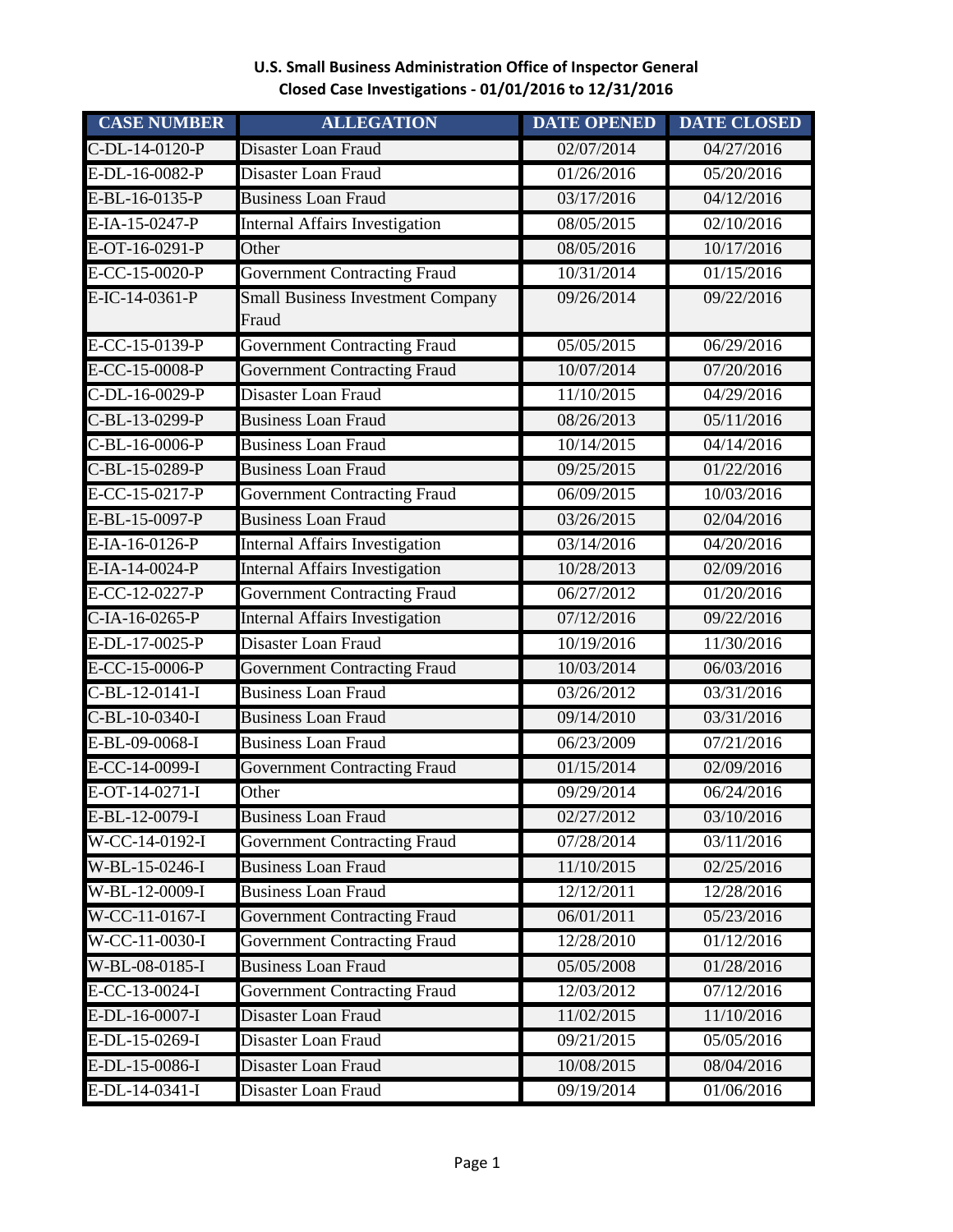| $E-DL-15-0056-I$ | Disaster Loan Fraud                      | 03/17/2015 | 03/10/2016 |
|------------------|------------------------------------------|------------|------------|
| $C-IC-11-0264-I$ | <b>Small Business Investment Company</b> | 09/30/2011 | 09/30/2016 |
|                  | Fraud                                    |            |            |
| E-BL-14-0284-I   | <b>Business Loan Fraud</b>               | 09/29/2014 | 02/11/2016 |
| E-DL-15-0263-I   | Disaster Loan Fraud                      | 09/10/2015 | 03/03/2016 |
| E-CC-14-0317-I   | <b>Government Contracting Fraud</b>      | 03/31/2015 | 03/25/2016 |
| E-CC-15-0200-I   | <b>Government Contracting Fraud</b>      | 05/21/2015 | 02/10/2016 |
| E-DL-15-0211-I   | Disaster Loan Fraud                      | 06/03/2015 | 05/06/2016 |
| E-DL-14-0277-I   | Disaster Loan Fraud                      | 07/17/2014 | 02/02/2016 |
| E-BL-10-0303-I   | <b>Business Loan Fraud</b>               | 06/01/2010 | 11/16/2016 |
| W-BL-07-0253-I   | <b>Business Loan Fraud</b>               | 11/16/2007 | 01/28/2016 |
| W-CC-10-0384-I   | <b>Government Contracting Fraud</b>      | 04/04/2011 | 01/06/2016 |
| E-CC-12-0228-I   | <b>Government Contracting Fraud</b>      | 03/12/2013 | 03/15/2016 |
| E-CC-13-0180-I   | <b>Government Contracting Fraud</b>      | 10/22/2013 | 03/28/2016 |
| $C-CC-11-0210-I$ | <b>Government Contracting Fraud</b>      | 06/02/2011 | 09/30/2016 |
| C-BL-07-0217-I   | <b>Business Loan Fraud</b>               | 07/16/2007 | 01/13/2016 |
| C-DL-09-0462-I   | Disaster Loan Fraud                      | 08/25/2009 | 11/21/2016 |
| $C-CC-11-0035-I$ | <b>Government Contracting Fraud</b>      | 12/13/2010 | 03/03/2016 |
| $C-BL-13-0212-I$ | <b>Business Loan Fraud</b>               | 08/08/2013 | 12/28/2016 |
| C-DL-13-0157-I   | Disaster Loan Fraud                      | 07/18/2013 | 06/07/2016 |
| C-DL-12-0149-I   | Disaster Loan Fraud                      | 05/22/2012 | 05/26/2016 |
| C-DL-15-0093-I   | Disaster Loan Fraud                      | 06/09/2015 | 05/13/2016 |
| E-CC-12-0250-I   | <b>Government Contracting Fraud</b>      | 11/28/2012 | 05/11/2016 |
| E-CC-14-0291-I   | <b>Government Contracting Fraud</b>      | 09/17/2014 | 05/11/2016 |
| $C-BL-11-0254-I$ | <b>Business Loan Fraud</b>               | 08/16/2011 | 04/14/2016 |
| C-BL-11-0200-I   | <b>Business Loan Fraud</b>               | 06/23/2011 | 01/25/2016 |
| E-BL-13-0155-I   | <b>Business Loan Fraud</b>               | 08/01/2013 | 04/13/2016 |
| E-BL-11-0197-I   | <b>Business Loan Fraud</b>               | 09/05/2012 | 04/20/2016 |
| $W-CC-14-0191-I$ | <b>Government Contracting Fraud</b>      | 04/18/2014 | 01/21/2016 |
| W-CC-15-0081-I   | <b>Government Contracting Fraud</b>      | 05/05/2015 | 02/11/2016 |
| C-CC-12-0274-I   | <b>Government Contracting Fraud</b>      | 02/14/2013 | 12/12/2016 |
| $C-DL-12-0113-I$ | Disaster Loan Fraud                      | 05/29/2012 | 04/12/2016 |
| C-BL-14-0298-I   | <b>Business Loan Fraud</b>               | 10/10/2014 | 01/12/2016 |
| W-BL-09-0005-I   | <b>Business Loan Fraud</b>               | 10/21/2008 | 09/21/2016 |
| W-BL-15-0063-I   | <b>Business Loan Fraud</b>               | 06/10/2015 | 08/30/2016 |
| $W-CC-10-0291-I$ | <b>Government Contracting Fraud</b>      | 08/10/2010 | 12/05/2016 |
| $W-CC-10-0126-I$ | <b>Government Contracting Fraud</b>      | 01/15/2010 | 12/29/2016 |
| E-DL-16-0186-I   | Disaster Loan Fraud                      | 04/25/2016 | 12/09/2016 |
| E-DL-16-0105-I   | Disaster Loan Fraud                      | 02/25/2016 | 09/02/2016 |
| E-DL-16-0106-I   | Disaster Loan Fraud                      | 06/14/2016 | 11/22/2016 |

#### **U.S. Small Business Administration Office of Inspector General Closed Case Investigations - 01/01/2016 to 12/31/2016**